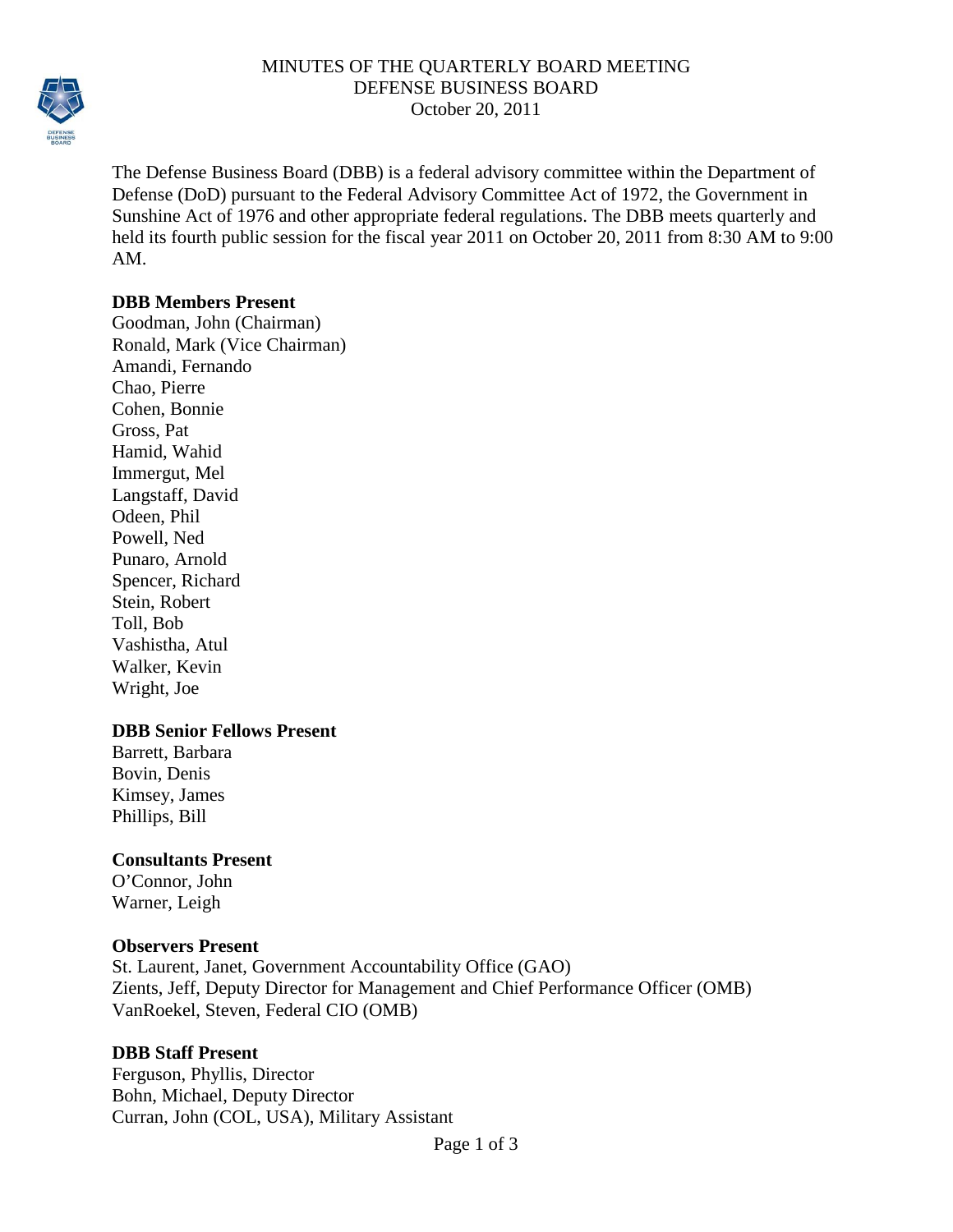

# MINUTES OF THE QUARTERLY BOARD MEETING DEFENSE BUSINESS BOARD October 20, 2011

Duffy, Debora, Staff Assistant Duffy, Matthew (CDR, USN), Military Assistant Graham, Matt, Intern Lengel, Ed (LtCol, USAF), Military Assistant Whittington, Catherine, Program Analyst

### **Public Session Attendees:**

Fryer-Biggs, Zachary, Defense News Graham, Jason, Metier, Ltd. Larimer, Susan, NGA Mishury, Jordana, Government Executive Rodriguez-Rey, Patricia, OSD/LA Spina, Louis, Boeing Trybula, David, US Army War College Weisgeber, Marcus, Pentagon News Wilson, Karen, Boeing

# **PUBLIC SESSION**

At 8:30 AM, Michael Bohn, Alternate Designated Federal Official, opened the public session. John Goodman introduced David Langstaff to provide an update on the first of two DBB studies.

# **Task Group Updates**

# *Information Technology Modernization, David Langstaff*

Mr. Langstaff provided briefing slides and a concise Task Group status report including the progress to date and the way ahead. Ms. St. Laurent agreed to share a few GAO reports on this subject with the Task Group. Mr. VanRoekel commented on the pressures of the fiscal and cyber environments and the importance of data center consolidation. The Task Group will provide its draft recommendations to the full board during the January 2012 meeting.

#### *Re-engineering the Requirements Process, Arnold Punaro*

Mr. Punaro introduced the Task Group members and also provided briefing slides and a concise Task Group status report including the group's process, who they had interviewed, and a summary of their way ahead. The group will provide its draft recommendations to the full Board during the January 2012 meeting. The observers gave closing remarks.

Mr. Bohn closed the public session.

#### **END OF PUBLIC SESSION**

#### **ADJOURNMENT**